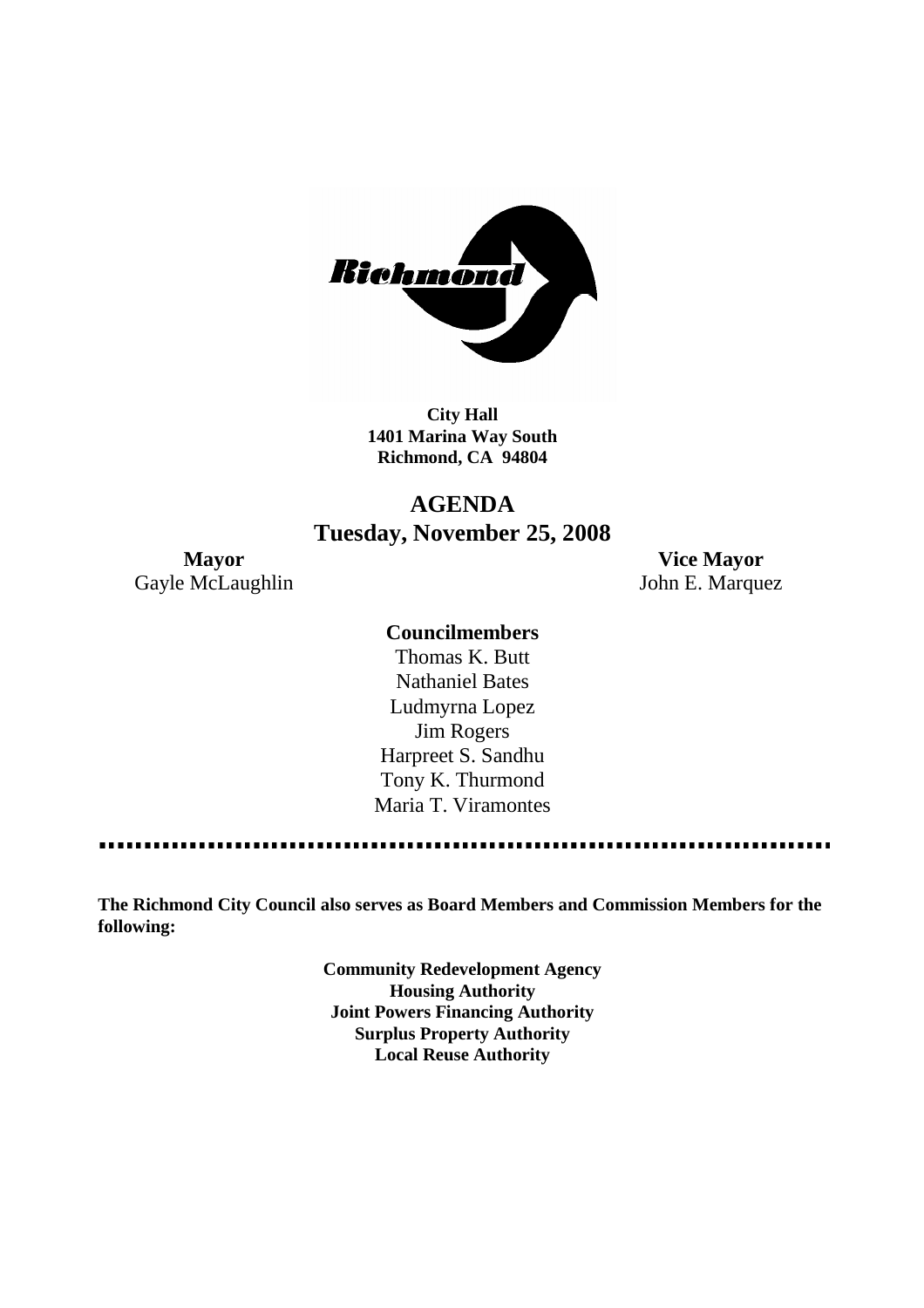# **MEETING PROCEDURES**

The City of Richmond encourages community participation at its City Council meetings and has established procedures that are intended to accommodate public input in a timely and time-sensitive way. As a courtesy to all members of the public who wish to participate in City Council meetings, please observe the following procedures:

**PUBLIC COMMENT ON AGENDA ITEMS:** Anyone who desires to address the City Council on items appearing on the agenda must complete and file a pink speaker's card with the City Clerk **prior** to the City Council's consideration of the item. Once the City Clerk has announced the item and discussion has commenced, no person shall be permitted to speak on the item other than those persons who have submitted their names to the City Clerk. Your name will be called when the item is announced for discussion. **Each speaker will be allowed TWO (2) MINUTES to address the City Council on NON-PUBLIC HEARING items listed on the agenda.**

**OPEN FORUM FOR PUBLIC COMMENT:** Individuals who would like to address the City Council on matters not listed on the agenda or on **Presentations, Proclamations and Commendations, Report from the City Attorney, or Reports of Officers** may do so under Open Forum. All speakers must complete and file a pink speaker's card with the City Clerk **prior** to the commencement of Open Forum. **The amount of time allotted to individual speakers shall be determined based on the number of persons requesting to speak during this item. The time allocation for each speaker will be as follows: 15 or fewer speakers, a maximum of 2 minutes; 16 to 24 speakers, a maximum of 1 and one-half minutes; and 25 or more speakers, a maximum of 1 minute.**

#### **SPEAKERS ARE REQUESTED TO OCCUPY THE RESERVED SEATS IN THE FRONT ROW BEHIND THE SPEAKER'S PODIUM AS THEIR NAME IS ANNOUNCED BY THE CITY CLERK.**

**CONSENT CALENDAR:** Consent Calendar items are considered routine and will be enacted, approved or adopted by one motion unless a request for removal for discussion or explanation is received from the audience or the City Council. A member of the audience requesting to remove an item from the Consent Calendar must complete and file a speaker's card with the City Clerk **prior to the City Council's consideration of Item C, Agenda Review.** An item removed from the Consent Calendar may be placed anywhere on the agenda following the City Council's agenda review.

*The City Council's adopted Rules of Procedure recognize that debate on policy is healthy; debate on personalities is not. The Chairperson has the right and obligation to cut off discussion that is too personal, too loud, or too crude.*

**\*\*\*\*\*\*\*\*\*\*\*\*\*\*\*\*\*\*\*\*\*\*\*\*\*\*\*\*\*\*\*\*\*\*\*\*\*\*\*\*\*\*\*\*\*\*\*\*\*\*\*\*\*\*\*\*\*\***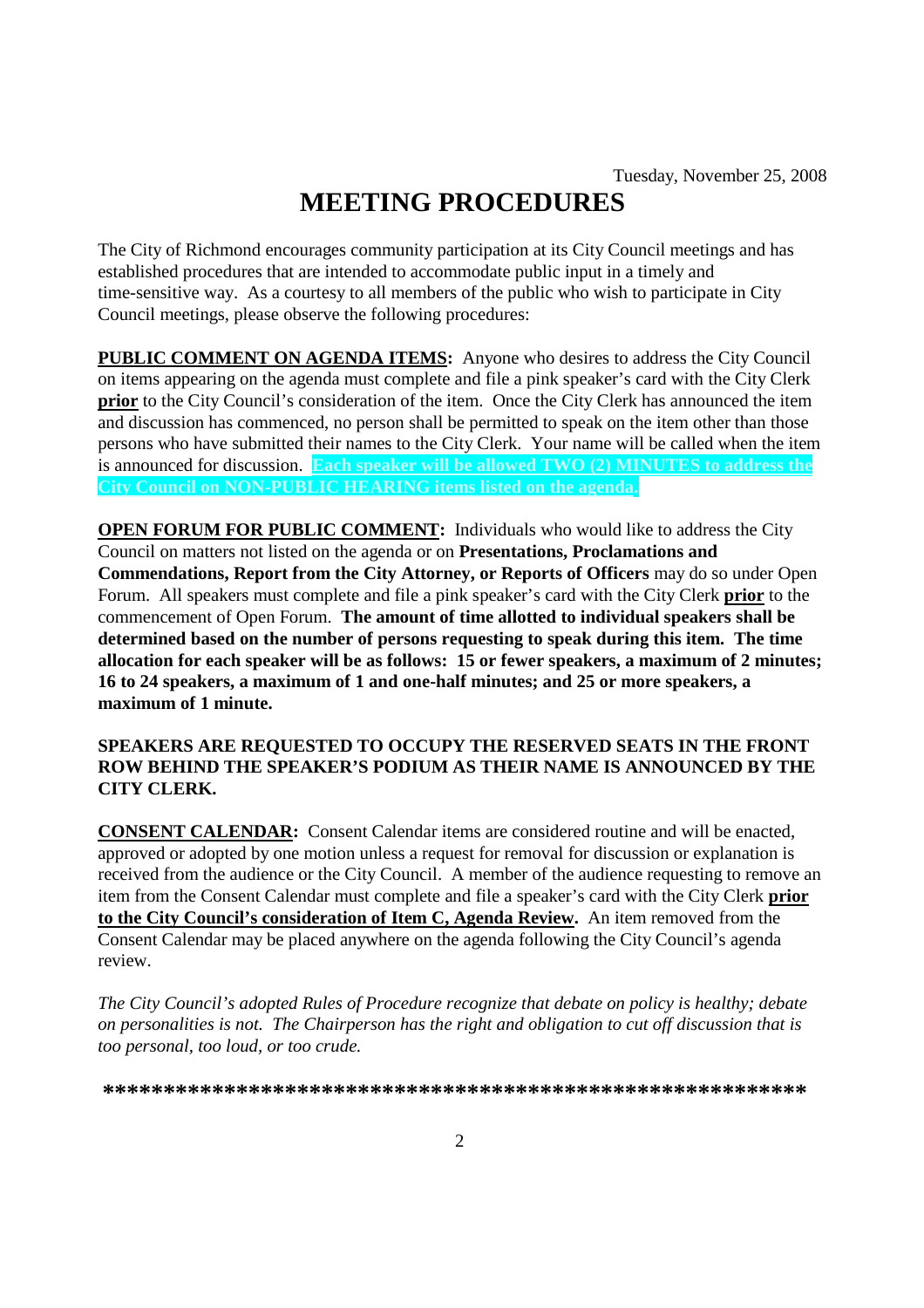# **EVENING OPEN SESSION**

6:00 p.m.

#### **A. ROLL CALL**

#### **B. PUBLIC COMMENT**

#### **C. ADJOURN TO CLOSED SESSION**

## **CLOSED SESSION**

Shimada Room of City Hall

#### **A. CITY COUNCIL**

**A-1.** CONFERENCE WITH LEGAL COUNSEL - EXISTING LITIGATION (Subdivision [a] of Government Code Section 54956.9):

Nishioka vs. City of Richmond

**A-2.** CONFERENCE WITH LEGAL COUNSEL - ANTICIPATED LITIGATION (Significant exposure to litigation pursuant to Subdivision (b) of Government Code Section 54956.9):

One Case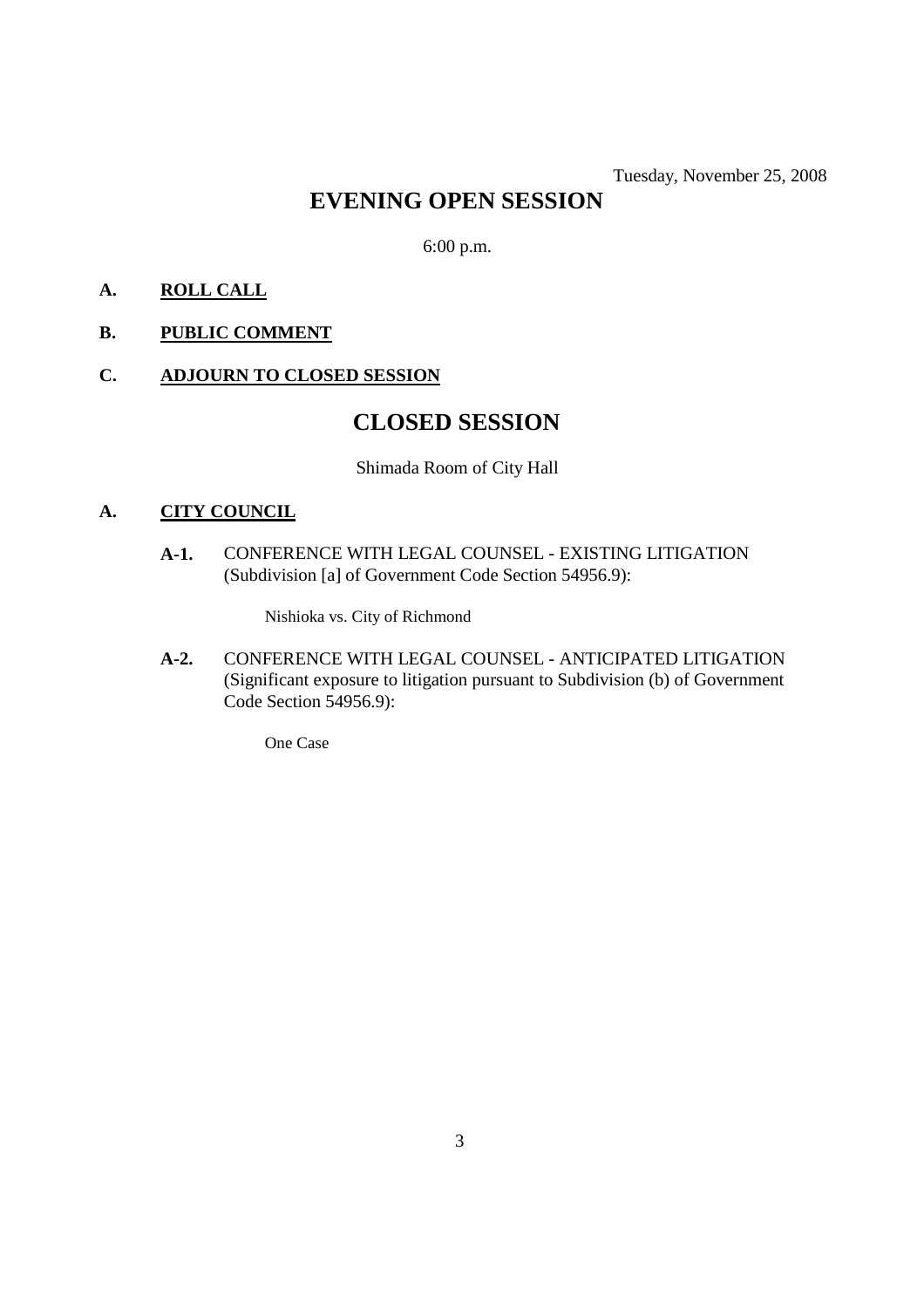Tuesday, November 25, 2008

### **CITY COUNCIL**

7:00 p.m.

#### **A. ROLL CALL**

#### **B. STATEMENT OF CONFLICT OF INTEREST**

#### **C. AGENDA REVIEW**

#### **D. PRESENTATIONS, PROCLAMATIONS, AND COMMENDATIONS**

- **D-1.** Presentation of a proclamation and video honoring and remembering local community activist and homeless advocate Susan Prather - Mayor McLaughlin/Councilmember Viramontes (620-6503/620-6581).
- **D-2.** Proclamation declaring the month of November as the Month of Remembrance to Recall the 2007 Aerial Pesticide Sprayings for the Light Brown Apple Moth - Mayor McLaughlin (620-6503).

#### **E. REPORT FROM THE CITY ATTORNEY OF FINAL DECISIONS MADE AND NON-CONFIDENTIAL DISCUSSIONS HELD DURING CLOSED SESSION**

#### **F. CONSENT CALENDAR**

- **F-1.** ACCEPT the Historic Preservation Advisory Committee's Annual Report Planning and Building Services Department (Richard Mitchell 620-6706).
- **F-2.** APPROVE the purchase of 200 LED street light fixtures from Omega Pacific of Richmond, California in an amount not to exceed \$99,288.75 - Engineering Department (Rich Davidson 307-8105).
- **F-3.** AWARD a construction contract for Phase II of the Central Richmond Greenway Bicycle/Pedestrian Trail to Grade Tech, Inc. for a cost of \$859,220.60 (which includes Alternate 1[aggregate base]) with a City-administered contingency and reserve not to exceed \$125,000 to be paid partially from the Metropolitan Transportation Commission (MTC) Grant Funds - Engineering Department (Rich Davidson 307-8105).